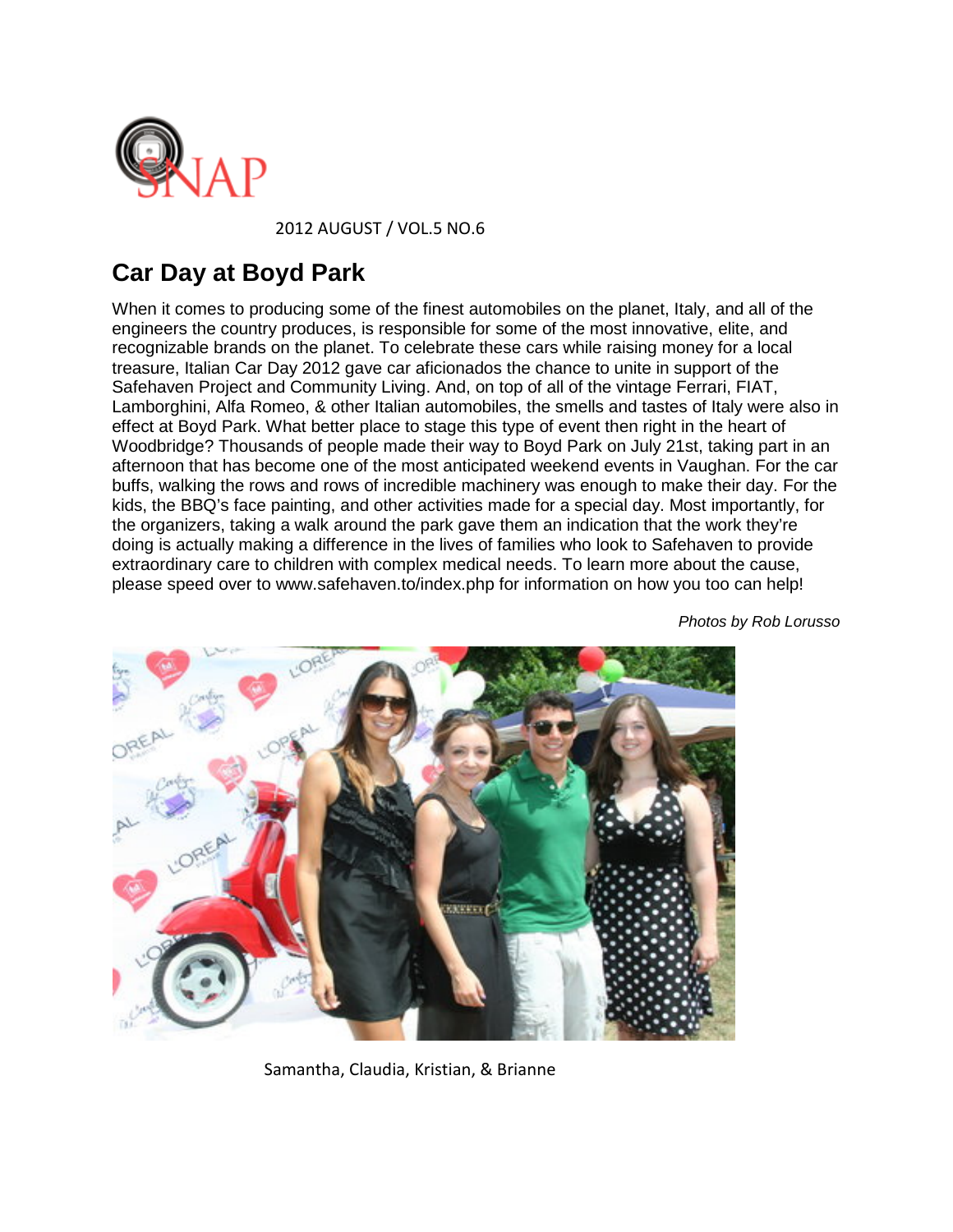

Enjoying a great day with family & friends



Directors of Italian Car Day, Nick Puopolo, Domenic Lavalle & Sadi Arbid